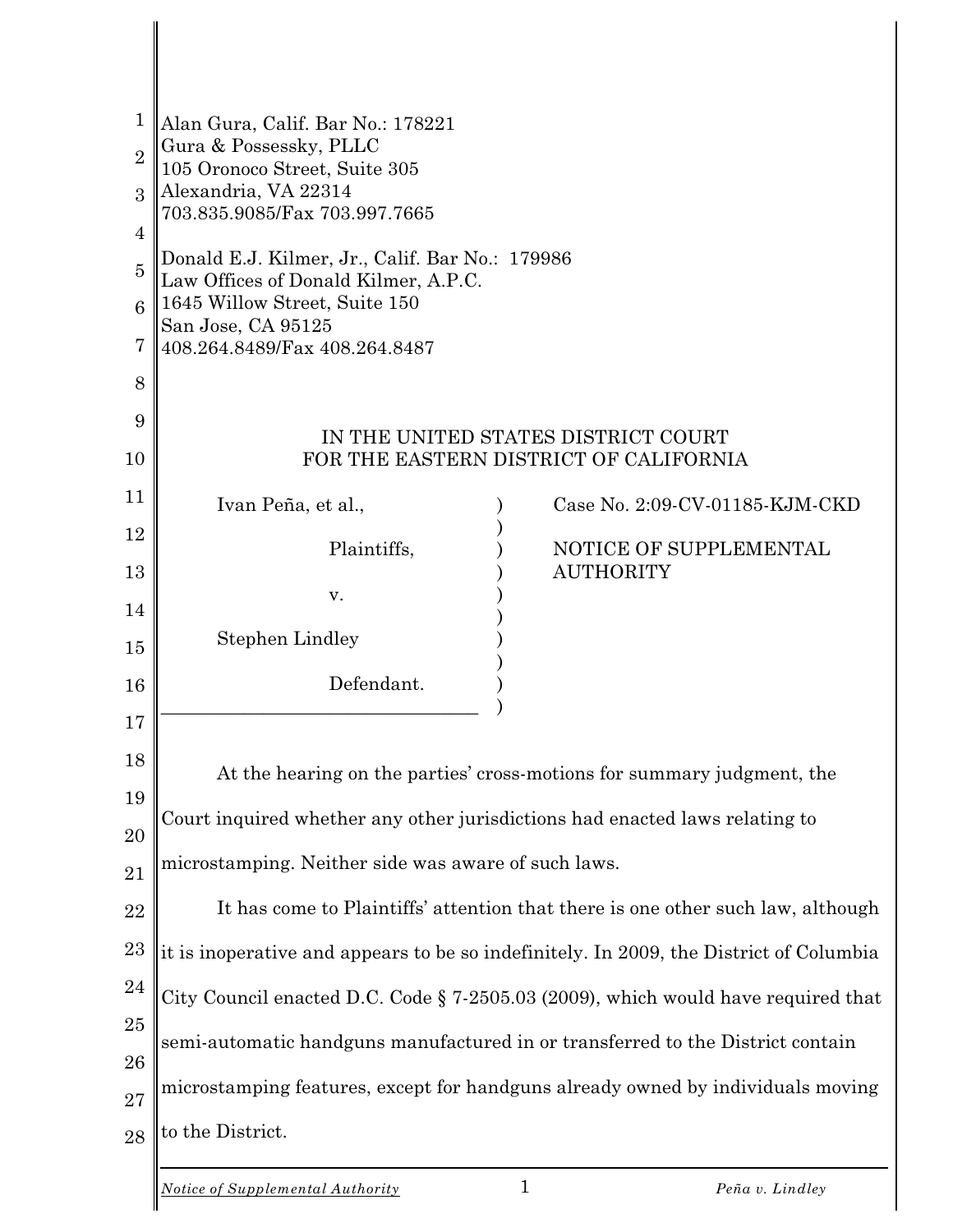1  $\mathcal{D}_{\mathcal{L}}$ 3 4 5 The law required the District's Police Chief to "issue rules to implement" the microstamping provisions. D.C. Code § 7-2505.03(f) (2009). The requirement was set to go into effect on January 1, 2011. D.C. Code § 7-2505.03(b), (c), (e) (2009); see D.C. Act 17-708, 56 D.C. Reg. 1365, 1376 (Feb. 13, 2009).

6 7 8 On February 2, 2011, the D.C. City Council amended § 7-2505.03 to delay the microstamping requirement's implementation until January 1, 2013. See D.C. Act 18-722, 58 D.C. Reg. 1174, 1177 (Feb. 11, 2011).

9 10 11 12 13 14 15 16 17 On May 15, 2012, the D.C. City Council amended § 7-2505.03 to delay the microstamping requirement's implementation until January 1, 2014. See D.C. Act 19-366, 59 D.C. Reg. 5691, 5695-96 (May 25, 2012). "Implementation was postponed because of the very small nature of the District's market. The view was that once California, a much larger market, implements microstamping, it would become more feasible for implementation in the District." Res. 20-379, § 2(e) (Dec. 17, 2013) as published, 60 D.C. Reg. 17187 (Dec. 27, 2013).

18 19 On December 17, 2013, the D.C. City Council amended § 7-2505.03 to again delay the microstamping requirement's implementation, this time until January 1,

20 2016. See Res. 20-379, supra; D.C. Bill B20-613, available at

21 22 http://dcclims1.dccouncil.us/lims/legislation.aspx?LegNo=B20-0613 (last visited Jan.

23 16, 2014). "Because California is only now beginning to implement the

24 microstamping requirements . . . it is necessary to again delay the implementation

25 of the District's microstamping requirement to allow for more time for the

26 requirement and implementation to take hold in California." Res. 20-379, § 2(f)

- 27 (Dec. 17, 2013) as published, 60 D.C. Reg. 17187-88 (Dec. 27, 2013).
- 28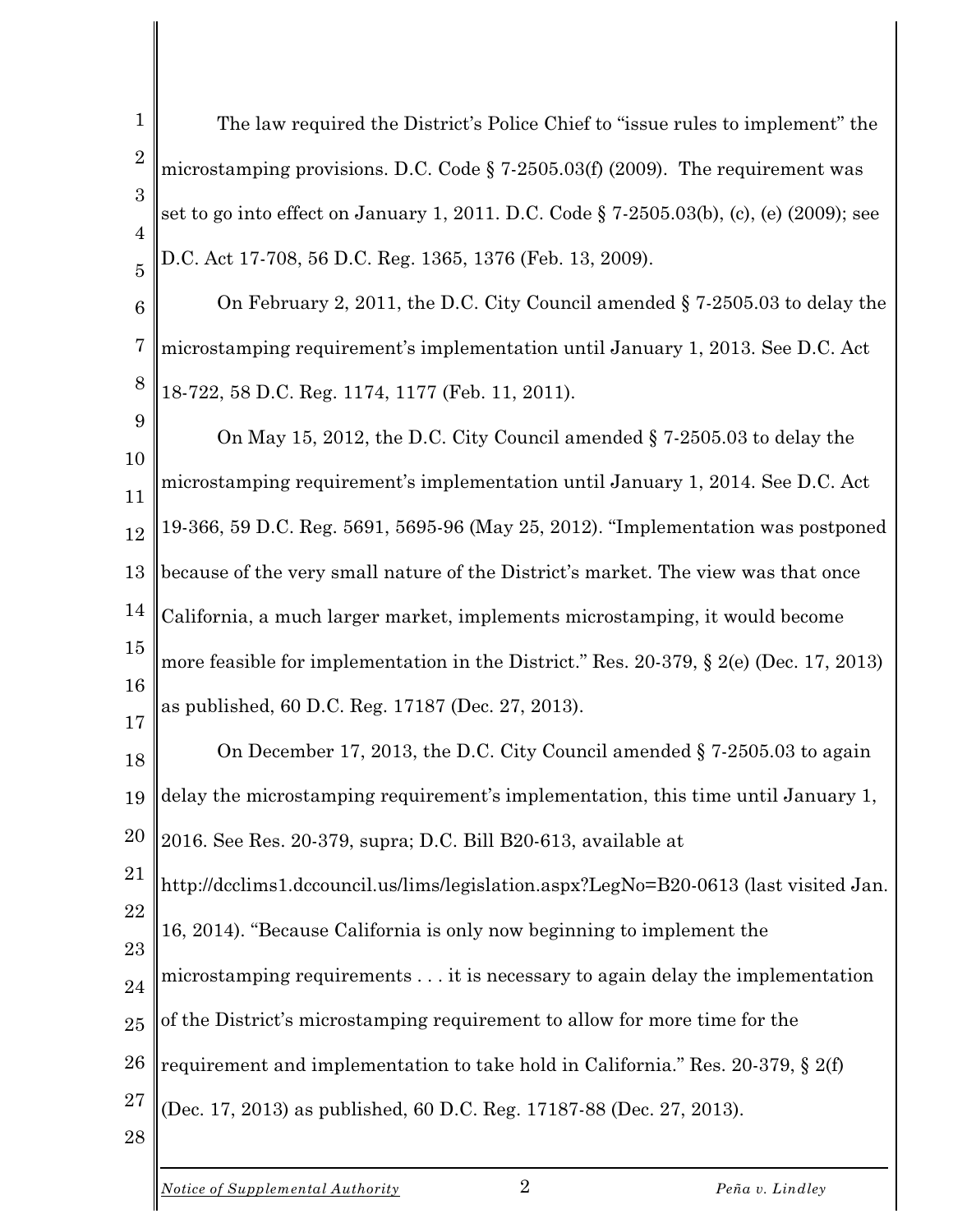| $\mathbf{1}$                   | A search reveals that the District of Columbia's Code of Municipal              |                                                         |                 |  |  |
|--------------------------------|---------------------------------------------------------------------------------|---------------------------------------------------------|-----------------|--|--|
| $\overline{2}$                 | Regulations does not contain any implementing regulations for microstamping, as |                                                         |                 |  |  |
| 3                              | required by $\S$ 7-2505.03(f).                                                  |                                                         |                 |  |  |
| $\overline{4}$                 | Dated: January 16, 2014                                                         | Respectfully submitted,                                 |                 |  |  |
| $\mathbf 5$<br>$6\phantom{.}6$ |                                                                                 | Alan Gura, Cal. Bar No.: 178221                         |                 |  |  |
| $\overline{7}$                 |                                                                                 | Gura & Possessky, PLLC<br>105 Oronoco Street, Suite 305 |                 |  |  |
| 8                              |                                                                                 | Alexandria, VA 22314<br>703.835.9085/Fax 703.997.7665   |                 |  |  |
| 9                              |                                                                                 | alan@gurapossessky.com                                  |                 |  |  |
| 10                             |                                                                                 | /s/ Alan Gura                                           |                 |  |  |
| 11                             |                                                                                 | Alan Gura                                               |                 |  |  |
| 12                             |                                                                                 |                                                         |                 |  |  |
| 13                             |                                                                                 |                                                         |                 |  |  |
| 14                             |                                                                                 |                                                         |                 |  |  |
| 15                             |                                                                                 |                                                         |                 |  |  |
| 16                             |                                                                                 |                                                         |                 |  |  |
| 17                             |                                                                                 |                                                         |                 |  |  |
| 18                             |                                                                                 |                                                         |                 |  |  |
| 19<br>20                       |                                                                                 |                                                         |                 |  |  |
| 21                             |                                                                                 |                                                         |                 |  |  |
| 22                             |                                                                                 |                                                         |                 |  |  |
| 23                             |                                                                                 |                                                         |                 |  |  |
| 24                             |                                                                                 |                                                         |                 |  |  |
| 25                             |                                                                                 |                                                         |                 |  |  |
| 26                             |                                                                                 |                                                         |                 |  |  |
| $\sqrt{27}$                    |                                                                                 |                                                         |                 |  |  |
| 28                             |                                                                                 |                                                         |                 |  |  |
|                                | Notice of Supplemental Authority                                                | 3                                                       | Peña v. Lindley |  |  |